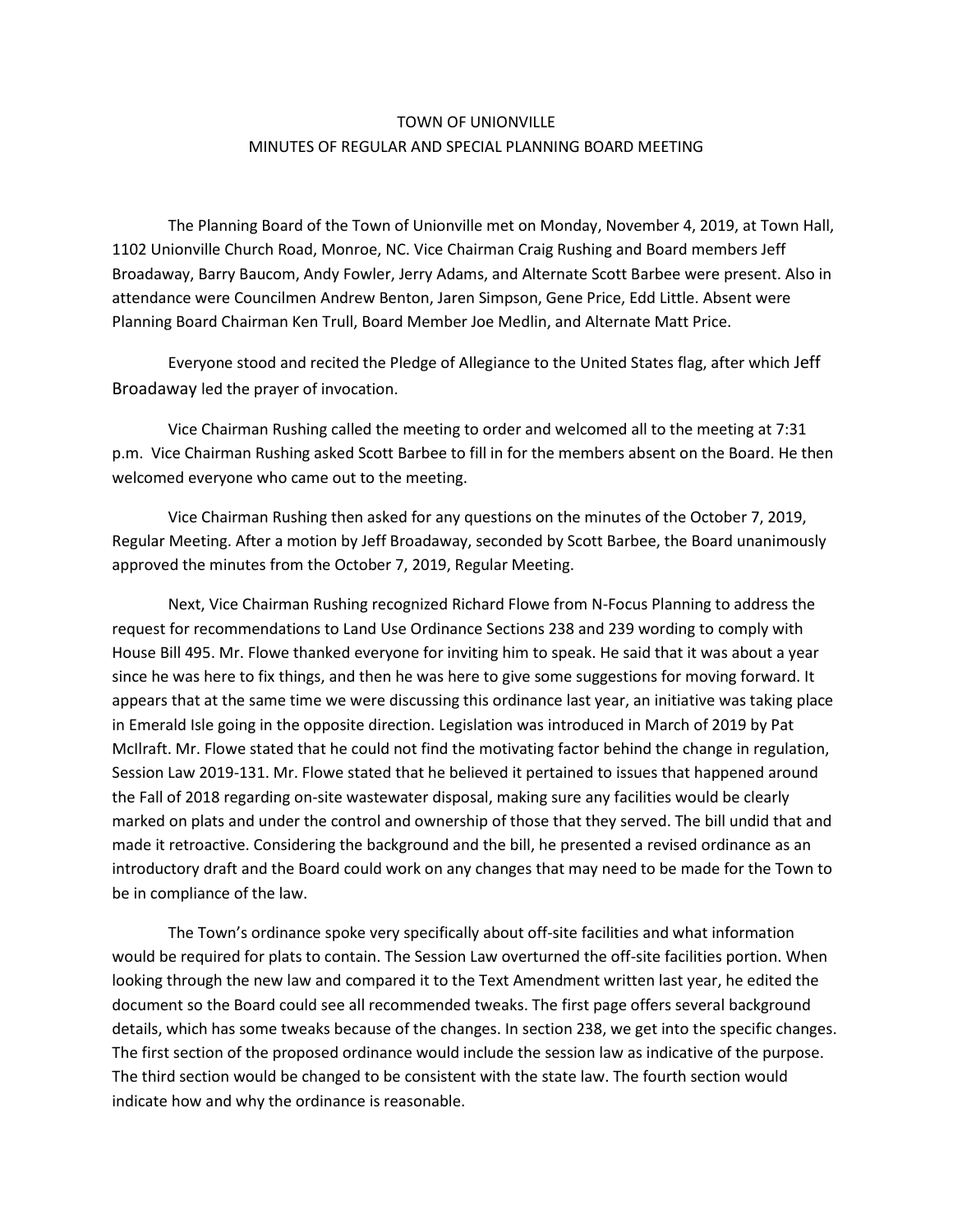In Section 238, Mr. Flowe stated that he added a citation to the general statute and struck out all of the part that referenced the off-site sewer. It does not eliminate the importance of why we were concerned, which was discussed last year. He stated that while that can't be prohibited, we have clean records and will hopefully be influencing better decision-making among property owners.

He went on to state that the former Part 3 of the ordinance will become Part 2 of the new draft. He said that he was careful to make sure that we don't overstep our boundaries, but also addressed the plats so records will show where those septic systems are proposed to be planned. On-site or off-site no longer matters, but the plat should still reflect the easements, wastewater systems, etc. This will essentially make sure those property owners have a way of finding out if someone put something over on their side of their property five years ago. A homeowner should at least be aware of this. Whenever a new subdivision plat is prepared, septic lines must be shown.

He advised the Board that the changes are pretty simple because there is no wiggle room or gray area. Mr. Flowe then entertained any questions.

Barry Baucom asked that in Part One if something had to be changed according to the plat who says what is/is not reasonable. Mr. Flowe advised the Board that municipalities do not get to have a say. That is for theCounty health department to set those rules. Municipalities have been taken out of the conversation. We require that people have a system, but we cannot put into place any rules/standards on the operations/structure of the system. It is now in the County's hands. It sometimes seems that they do not concern themselves with considering the subdivisions, and 100 acres is just 100 acres without the subdivided lines. He said that they can run the lines however desired without thinking about the aftermath that it will be 50 separate pieces of property with 50 separate land owners. A lot of these resort communities will try to crowd as many houses on the waterfront, which directed the bill. However, short of lobbying for clarification, we need to comply with the bill. The revised ordinance meets the requirements, but also makes sure that property owners show the information on the plat. A year ago we had lines that would come out of a plot, go down the road, then cut across other people's pieces of property. We want property owners to think things through to set people up for success, which is why we ask and require that it be shown on the plats. This requirement opens the door to ask questions or encourage improvements or suggestions.

Jeff Broadaway stated that he was trying to follow fairly closely to the legislation and the ordinance change here last year impacted the bill. The original proposed date for the state law to take effect was October 18, which was the day before Council approved the ordinance. Jeff stated that he was not sure if it was the homebuilder's association, or whom, but someone went to the legislature to write the bill. The sponsor of the bill was a realtor. Mr. Flowe stated that he hated to see reactionary legislation like that, but it happens and he has seen it happen a lot.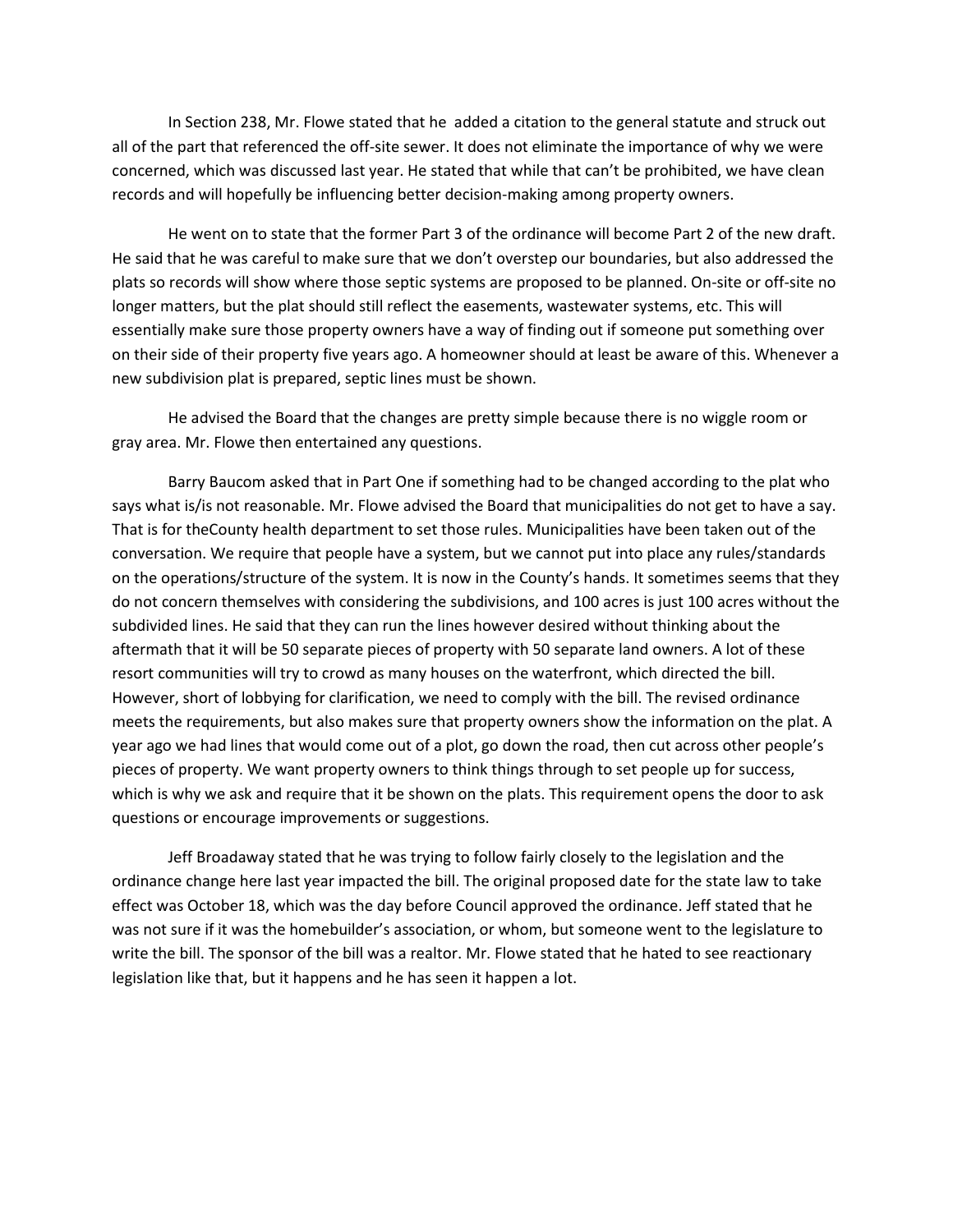Jaren Simpson asked if there were any other municipalities that have this ordinance in place. Mr. Flowe stated that there were, but they are going to have to undo it as well. Any municipality that has this in place will have to un-do what they have. There is a provision called the severability clause and a conflict clause in the ordinance. Severability Clause says that if any piece of the ordinance is deemed to be unconstitutional or illegal, it only affects that portion of the ordinance. If other municipalities never change their ordinances, it would not invalidate the rest of the ordinance; however, it would not be clear for citizens. The conflict clause would cover the ordinance, usually reeling in the local control and overriding it. The best recommendation is to clean it up so it is clear for a surveyor who is preparing a plat, so he clearly knows what is required and everyone knows where it is.

Gene Price asked if all that is required by Union County could be found at the Register of Deeds. Mr. Flowe stated that this ordinance makes sure that everything is clearly marked on the plats, which is not required by Union County. Gene Price asked if this made more work for Sonya. Mr. Flowe stated that it would not. Barry Baucom asked if this would give the Town an opportunity to deny a subdivision if it is not on the plat. Mr. Flowe stated that yes, it has to be on there so the person who buys the property gets the information. Craig Rushing asked if there could be more detailed identification of the location or if there is a potential easement. Mr. Flowe stated not unless it is recorded. We can't require that they do an easement, but we can at least bring the subject up. Andrew Benton asked if this could open the Town up for a potential conflict. Mr. Flowe stated not for the Town, but could for the property owners.

Barry Baucom asked who would regulate how these conflicts get fixed. Mr. Flowe stated that the Town does not because the Town does not regulate it. It's typically done between the owners. When closing on that lot, it will be shown and the buyers will be given an opportunity to review it. Ideally, septic systems would be on the owner's property, but it is not always feasible.

Scott Barbee asked how many counties in the state implemented what we had. Mr. Flowe stated that counties generally do not.

Then, Vice Chairman Rushing opened the floor for the consideration of Text Amendment TC-19- 04, a text change to reverse septic restrictions to Sections 238 and 239 of the Land Use Ordinance, requiring on-site sewage disposal facilities, in compliance with House Bill 495. Land Use Administrator Gaddy advised the Board to vote on whatever they would recommend to Council. Craig Rushing asked if this needed to happen in a different meeting or if they could decide to recommend these changes. Land Use Administrator Gaddy advised him that there is already a public hearing set for two weeks from tonight. This is the third month that Planning Board has considered this issue. The hearing is scheduled and on the agenda. Whatever the Board decides to do, they should use the statement of reasonableness and consistency. This is a good framework, and it is thorough.